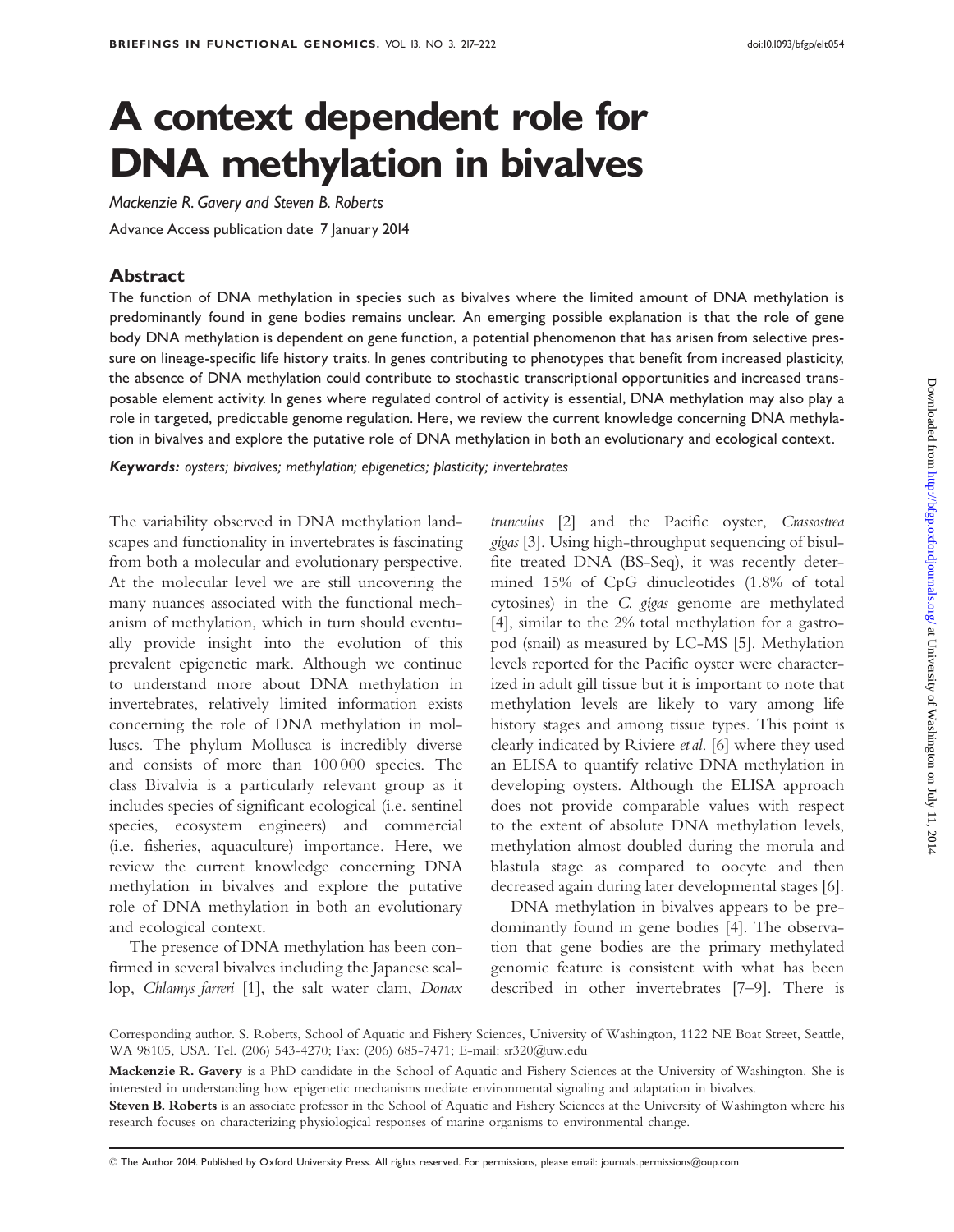<span id="page-1-0"></span>increasing evidence that this form of methylation is the ancestral pattern [[10\]](#page-5-0) as gene body methylation is observed not only in invertebrates and vertebrate species [[11\]](#page-5-0) but also in plants [[12\]](#page-5-0). The function of DNA methylation in species such as bivalves where the limited amount of DNA methylation is predominantly found in gene bodies remains unclear. One possible explanation that is emerging is that the role of gene body DNA methylation is dependent on the gene function, a potential phenomenon that has arisen from selective pressure on lineage-specific life history traits. In genes whose function may benefit from increased variability (e.g. immune response), the absence of DNA methylation contributes to stochastic 'transcriptional opportunities', whereas genes considered core to survival (e.g. housekeeping genes) are protected from this type of transcriptional variation by the presence of DNA methylation [[13\]](#page-5-0). This theory of beneficial stochastic variation as a result of hypomethylation could also be extended to other regions of the genome such as transposable elements (TEs). Further, and not mutually exclusively, DNA methylation may also play a role in directed and targeted genome regulation. It should also be noted that an alternative explanation for intragenic DNA methylation patterns is that it is solely a byproduct of having an open and accessible chromatin state [\[14\]](#page-5-0). Here, we will explore studies of both stochastic and targeted methylation functions that are emerging as potential roles for DNA methylation in bivalves.

## STOCHASTIC VARIATION

A classical explanation of gene body methylation is that it reduces transcriptional noise by preventing initiation of transcription outside of traditional transcription start sites (TSSs) [[15\]](#page-5-0). There are data to support this explanation in mammals [\[16](#page-5-0)], though to our knowledge, this idea has not been tested directly in an invertebrate. The implication of this explanation is that unmethylated regions would be inherently 'noisier'. In other words, a variety of transcriptional products are produced. It has been proposed that this type of transcriptional noise could result in more diverse transcriptional opportunities [[13](#page-5-0)], which may be beneficial for organisms such as marine bivalves that live in unpredictable and variable nearshore habitats, and as a result, have unpredictable and variable reproduction and recruitment success. As such, oysters may use



Figure I: Stochastic regulation. A simplified model of stochastic transcriptional opportunities based on limited DNA methylation. Open and closed circles represent unmethylated and methylated CpG, respectively. Thick boxes represent individual exons of a single gene and thin boxes below represent transcriptional outcomes. In this theoretical model predominantly methylated genes (left) produce consistent transcriptional outcomes, whereas unmethylated genes (right) generate transcriptional 'noise' in the form of splice variants. In addition, unmethylated TEs may actively insert into the genome where they could produce transcriptional variation in the form of truncated transcripts or splice variants.

epigenetic systems to maintain the genomic and phenotypic diversity necessary for a species that undergoes this type of 'sweepstakes reproduction' [\[17](#page-5-0)] where chance events dictate which individuals are successful each spawning season. The lack of methylation, by allowing more transcriptional opportunities in genes functionally associated with environmental response, may contribute to phenotypic plasticity by providing access for transcription factors to bind to alternative TSSs, facilitating exon skipping or other alternative splicing mechanisms, and/or through unknown mechanisms supporting increased sequencing variation [[13\]](#page-5-0) (Figure 1). Although direct evidence is currently lacking to support the idea that hypo-methylation is correlated with increased transcriptional opportunities in bivalves, recent evidence is concordant with this possibility in insects. Specifically, in the honeybee Apis mellifera, knockdown of global methylation was associated with increased transcriptional opportunities in the form of the generation of splice variants [\[18](#page-5-0)].

Consistent with the theory that limited methylation allows for a variety of transcriptional opportunities is the possibility that TE mobilization may be facilitated by the lack of repressive DNA methylation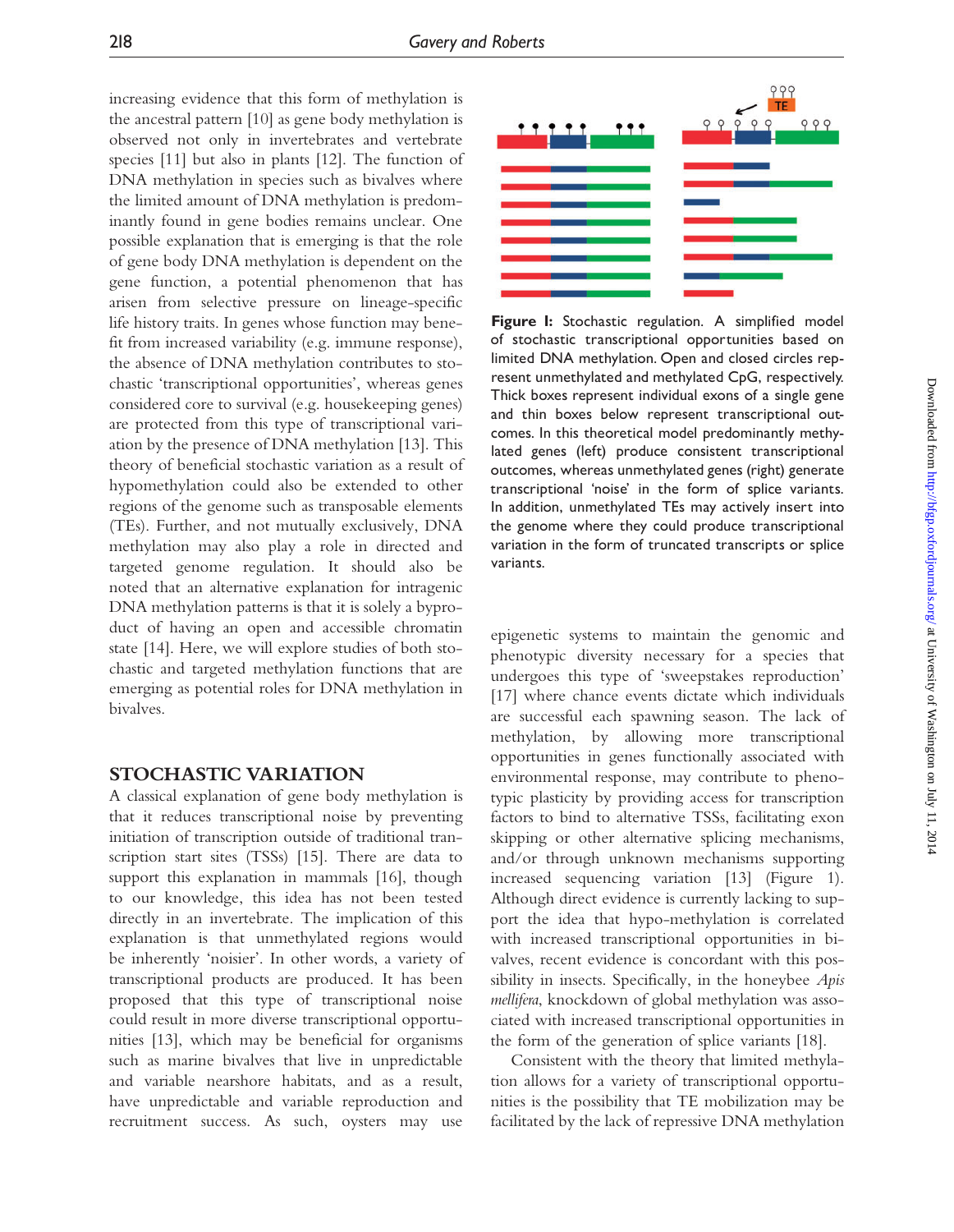in bivalves ([Figure 1\)](#page-1-0). In vertebrates and some plants, extensive methylation of TEs suppresses their activity in the genome [[19\]](#page-5-0). In invertebrates, species such as A. mellifera show very little methylation in TEs [[9](#page-4-0)]. Likewise, in oysters there appears to be no preponderance of TE methylation [\[4\]](#page-4-0). The finding that TEs are not methylated in oysters is consistent with the theory outlined above regarding the ability of a population to present a variety of phenotypes in response to environment change (i.e. phenotypic plasticity). Thus, the absence of TE methylation may indicate an evolutionary pressure to retain the variation generated by TE mobilization to maintain genetic diversity in a species inhabiting heterogeneous environments [[20](#page-5-0)].

It is worth considering the relationships between DNA methylation, TEs and transcriptional/genomic variation in light of recent evidence coming from studies of DNA methylation and stress response in plants. For example, it has recently been reported that DNA methylation is involved in regulating the defense response of Arabidopsisthaliana to the pathogen Pseudomonas syringae [\[21](#page-5-0)]. Using mutant strains of A. thaliana defective in the various types of DNA methylation, Dowen et al. were able to show that genomewide hypomethylation increased plant resistance to the pathogen and was associated with mobilization of TEs and dysregulation of several immune response genes. This was further examined by Yu et al. [\[22\]](#page-5-0) where Arabidopsis subject to bacterial challenge exhibited globally reduced DNA methylation. This resulting hypomethylation was associated with the reactivation of previously silent TEs. The authors conclude that the defense response in A. thaliana is negatively regulated by DNA methylation, and propose that hypomethylation is a part of the plant immune response that acts by priming transcriptional activation of defense genes that are linked to TEs. Considering these studies as a whole, it is interesting that oysters, like plants, which are immobile and face intense selection at early life stages, may benefit from these 'noisy' or 'unstable' genomes. It is important to note that the lack of DNA methylation does not preclude TE silencing, which can be repressed by a variety of epigenetic mechanisms (reviewed [\[23](#page-5-0)]). Future investigation in bivalves should focus on characterizing these additional epigenetic marks (e.g. histone modification, noncoding RNAs) to determine what roles they might play in stabilizing bivalve genomes, and examining the relationship between TE activity and environmental stress.



**Figure 2:** Targeted regulation. A simplified model of targeted regulation of gene products via dynamic methylation/demethylation in response to extrinsic or intrinsic signals. Open and closed circles represent unmethylated and methylated CpG, respectively. Thick boxes represent individual exons of a single gene and thin boxes below represent transcriptional outcomes. In the top example, changes in methylation status in proximity to transcription initiation site may inhibit or promote transcription. In the lower example a change in methylation status in the gene body produces a transcriptional variant. Potential initiators of these methylation changes could be cues from the environment or associated with developmental processes.

#### TARGETED REGULATION

A second explanation regarding a role for DNA methylation as it pertains to gene body methylation in bivalves is that the epigenetic mark regulates transcriptional activity in a targeted, predictable manner (Figure 2). Evidence is emerging linking gene body methylation to a potential function in regulating alternative splicing [\[24](#page-5-0),[25\]](#page-5-0). Mechanistically, it has been proposed that exon-specific DNA methylation may impact exon-skipping through interactions with DNA-binding proteins (e.g. CTCF) and subsequent effects on RNA polymerase II pausing [\[25\]](#page-5-0). The production of both constitutive and alternative isoforms by alternative splicing is important for developmental processes and tissue-specific functions. In oysters, alternative splicing regulates the generation of both tissue-specific [[26\]](#page-5-0) and stress activated [\[27](#page-5-0)] isoforms of genes. The relationship between methylation and splicing has been examined in a number of studies performed in A. mellifera [\[9](#page-4-0)[,18,28](#page-5-0)]. Interestingly, although intronic methylation is rare in A. mellifera, Foret et al. [\[28\]](#page-5-0) identified a relationship between differential methylation in an intron upstream of a differentially expressed cassette exon of the ALK gene. Specifically, they reported that low methylation was correlated with high inclusion of the upstream exon [[28\]](#page-5-0).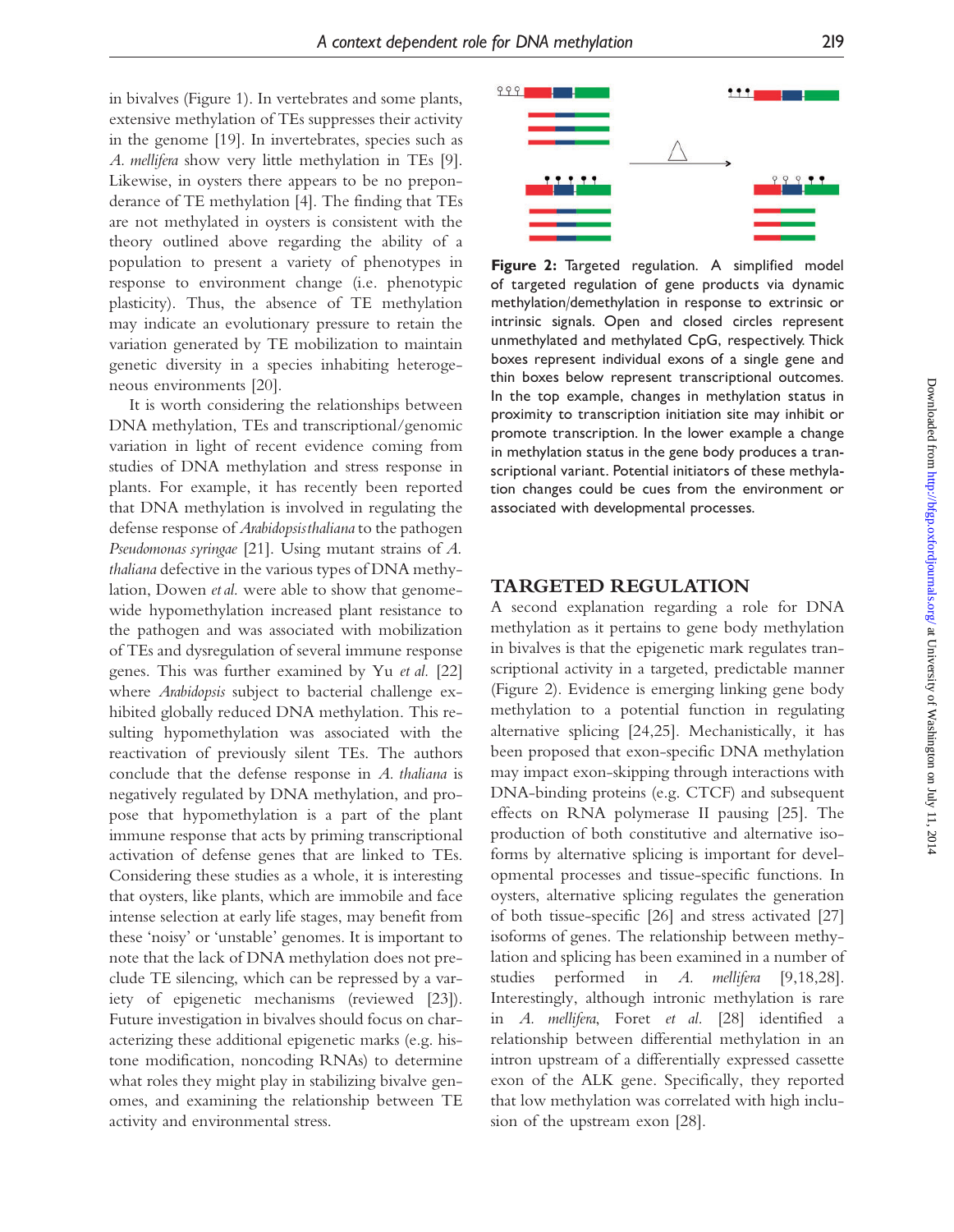Additional support for a targeted role in regulating transcription in bivalves is the recent work of Riviere et al. [\[6\]](#page-4-0). Investigators examined the relationship between expression and methylation in homeobox (hox) genes, a family of critical developmental genes. Riviere et al. [\[6](#page-4-0)] observed an inverse relationship between gene body methylation and expression, and hypothesized that the apparent suppression of hox expression by DNA methylation was due to a 'CpG island-like' repression by DNA methylation proximal to the TSS in these genes. Results were obtained using methylated DNA immunoprecipitation qPCR, so the context of the region investigated was known. When possible (6 of 10 genes) the region examined was in the first exon or  $5'$  UTR. This trend of repressed expression by proximal promoter/first exon methylation is similar to what has been described in mammals. Riviere et al. [\[6\]](#page-4-0) not only provide evidence of active regulation of transcription via gene body methylation, but their work also suggests a mechanism similar to the conventional repressive nature of promoter methylation in vertebrates. While little research exists on the relationship between promoter methylation and expression in invertebrates, there is at least one report in molluscs. In Aplysia, Rajasethupathy et al. [\[29\]](#page-5-0) found that serotonin exposure induced an increase in methylation in the promoter of the CREB2 gene, which is also associated with the downregulation of CREB2 mRNA in neurons. In general, CpG island containing promoter methylation is not typical in invertebrates [\[8\]](#page-4-0); however, it is possible that depending on the context of the methylation (i.e. whether gene body or promoter methylation) it may play either a repressive or expressive role. This is known as the DNA methylation paradox [\[30\]](#page-5-0) and has been observed in a wide range of taxa.

## FUTURE DIRECTION

Continued endeavors exploring the role of DNA methylation in invertebrates will certainly shed light on general similarities and lineage specific nuances. There remains a multitude of research questions and phenomena that need attention; among them are some of the ideas presented here. The only direct evidence available relating DNA methylation and gene expression in bivalves focuses either on a single family of genes (i.e. hox) [[6](#page-4-0)] or genomewide analysis of pooled individuals [\[4](#page-4-0)]. To ultimately gain a better understanding of this, future studies are needed to characterize genome wide methylation and gene expression on individuals with consideration toward cell type, developmental stage and environmental condition. A draft genome of C. gigas is now available [[31\]](#page-5-0), and new bivalve genomic resources are increasingly available to the scientific community, allowing us to characterize stochastic versus targeted roles for DNA methylation in bivalves. Future investigations into other epigenetic phenomena, including histone modifications and non-coding RNAs, will provide a fuller picture regarding genome regulation in bivalves.

Another important question is the extent that the environment influences DNA methylation in bivalves. In other species it has been clearly shown that DNA methylation can be influenced by the environment [\[32–34\]](#page-5-0). Interestingly, one of the best examples of this phenomenon comes from findings in an invertebrate. In honeybees, larvae fed royal jelly become queens, which are phenotypically distinct from workers. It has been shown that DNA methylation serves as an intermediary between this environmental signal (nutrition) and the developmental outcome into a queen or a worker [\[35\]](#page-5-0). It is a likely generality that the environment influences DNA methylation in bivalves, though possibly in a different fashion, in light of the ideas presented here with respect to the stochastic nature of new transcriptional opportunities and local adaptation.

It remains to be determined to what extent transgenerational epigenetic inheritance occurs in invertebrate taxa. In mammals, evidence exists of transgenerational inheritance of DNA methylation patterns and phenotypes in response to certain xenobiotics [\[36,37](#page-5-0)]. Transgenerational inheritance of DNA methylation patterns associated with phenotypes (epialleles) have also been observed in plants [\[38](#page-5-0),[39](#page-5-0)], including evidence that environmental stress induces heritable changes [[40\]](#page-5-0). Transgenerational epigenetic inheritance has not been investigated in bivalves, but one particularly intriguing possibility to explore is the role of DNA methylation in protecting future generations through an acquired stress response. Bivalves are generally sessile and do not directly interact with their offspring. One way a bivalve could 'inform' their offspring about recent environmental conditions is through the transmission of epigenetic marks such as DNA methylation.

If epigenetic marks are heritable, they may play a role in evolutionary processes. To address the question of heritability, we need to compare levels of existing epigenetic variation in natural populations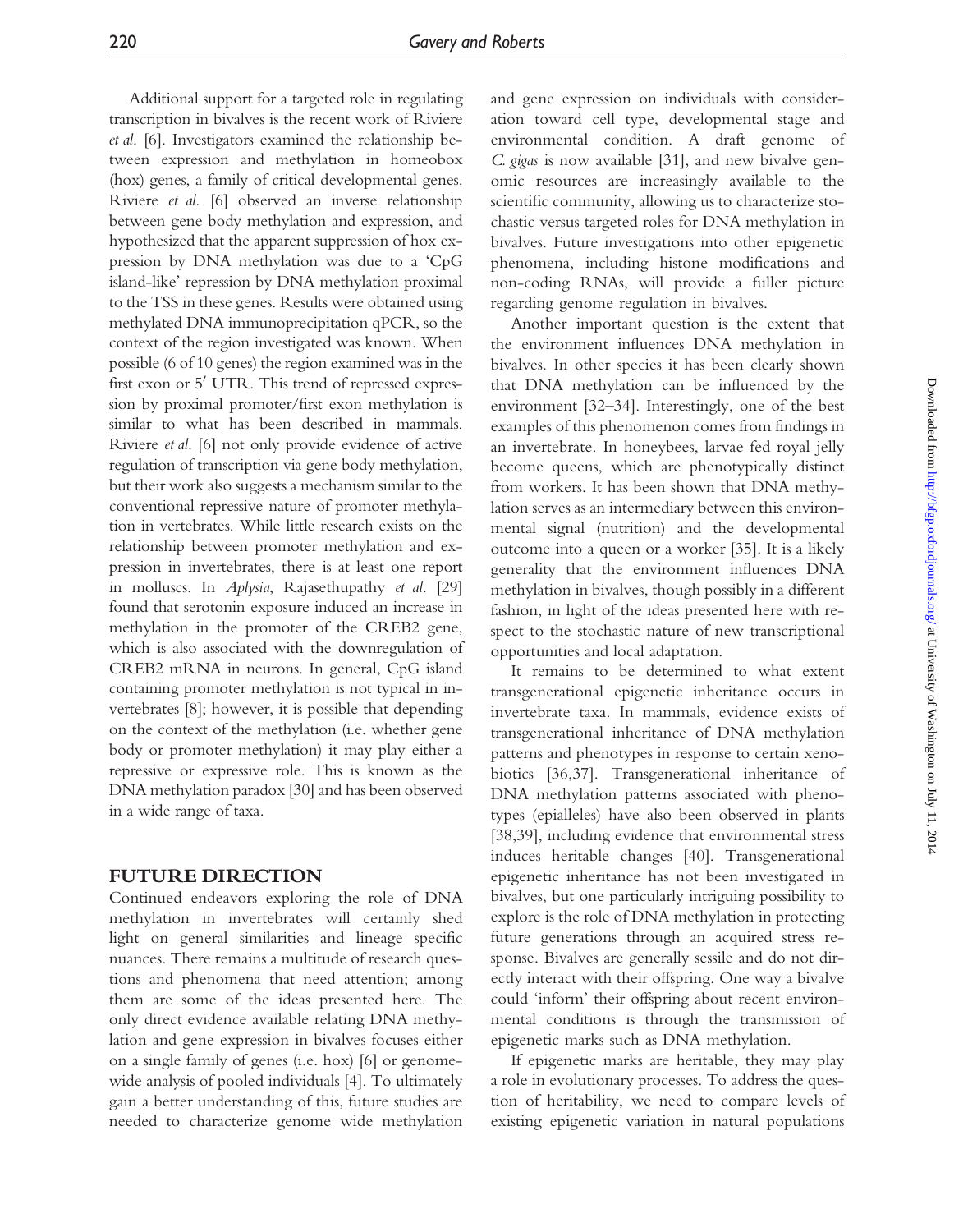<span id="page-4-0"></span>with genetic variation. This indeed could be a game changer, as epigenetic variation may offer a new platform for selection. There has been some work done in vertebrates and plants [\[41–43](#page-5-0)], though information in invertebrates is limited. Researchers have started to address this fact in oyster aquaculture settings in response to mass selection protocols. Jiang etal. [[44\]](#page-5-0) used a methylation-sensitive amplified polymorphism methodology to identify epigenetic variation between a base population and a fourth generation mass selection population. They also used AFLP to look at genetic variation. Jiang *et al.* [\[44](#page-5-0)] found no significant differences in global DNA methylation between the base and selected populations, though some loci specific differences were observed. The authors also observed a significant association between epigenetic and genetic variation. Despite the limitations of this study in using a relatively small number of random markers, it is the first study comparing epigenetic and genetic variation in bivalves and illuminates an interesting direction for future work.

The relationship between the heritable transmission of DNA methylation patterns and epigenetic resetting is another research avenue that should be explored. In mammalian systems epigenetic resetting, a clearing and re-establishment of DNA methylation with each generation, is thought to be necessary to induce pluripotency of cells (reviewed [\[45](#page-5-0)]). Nevertheless, there are certain loci (e.g. imprinted genes) where the clearing of epigenetic marks is incomplete resulting in meiotic inheritance of DNA methylation patterns. This type of transgenerational inheritance has been studied in plants and mammals, but to our knowledge has yet to be addressed in invertebrates. As mentioned earlier, oysters show temporal changes in the total amount of DNA methylation during embryonic development, with lower methylation in the 2–4 cell stages and increasing in morula and blastula [6]. This observation may be indicative of an epigenetic resetting event. However, characterizing epigenetic changes at finer temporal intervals are needed.

Exploring these questions of epigenetic flexibility to environmental cues, natural variation, heritability, as well as the possibility of epigenetic resetting in bivalves will inform the direction of much larger research questions. While we are gaining a better understanding of invertebrate epigenetics, we certainly have a lot more to learn, which could considerably change our comprehension of organismal and ecosystem responses to environmental change.

#### Key points

- DNA methylation is found throughout the genome and is predominant in gene bodies in bivalves.
- - The role of gene body DNA methylation could be dependent on the gene function and serve to both reduce stochastic transcriptional noise as well as regulate activity in a targeted manner.
- Several important research questions remain unanswered with respect to DNA methylation in bivalves related to environmental influence, relationship with genetic variation, and transgenerational inheritance.

# FUNDING

This work was supported in part by the National Science Foundation (NSF) under Grant Number 1158119 awarded to SR Roberts, and the U.S. Environmental Protection Agency (EPA) STAR Fellowship Assistance Agreement no. FP917331 awarded to MR Gavery. Any opinions, findings, and conclusions or recommendations expressed in this material are those of the authors and do not necessarily reflect the views of NSF or the EPA. The funders had no role in study design, data collection and analysis, decision to publish, or preparation of the manuscript.

# References

- Wang S, Bao Z, Hu X, et al. Two novel elements (CFG1 and PYG1) of Mag lineage of Ty3/Gypsy retrotransposons from Zhikong scallop (Chlamys farreri) and Japanese scallop (Patinopecten yessoensis). Genetica 2008;133:37–46.
- 2. Petrovic V, Perez-Garcia C, Pasantes JJ, et al. A GC-rich satellite DNA and karyology of the bivalve mollusk Donax trunculus: a dominance of GC-rich heterochromatin. Cytogenet Genome Res 2009;124:63–71.
- 3. Gavery MR, Roberts SB. DNA methylation patterns provide insight into epigenetic regulation in the Pacific oyster (Crassostrea gigas). BMC Genomics 2010;11:483.
- 4. Gavery M, Roberts S. Predominant intragenic methylation is associated with gene expression characteristics in a bivalve mollusc. PeerJ 2013;1:e215.
- 5. Fneich S, Dheilly N, Adema C, etal. 5-methyl-cytosine and 5-hydroxy-methyl-cytosine in the genome of Biomphalaria glabrata, a snail intermediate host of Schistosoma mansoni. Parasit Vectors 2013;6:167.
- 6. Riviere G, Wu G-C, Fellous A, et al. DNA methylation is crucial for the early development in the oyster C. gigas.Mar Biotechnol 2013;15:739–53.
- 7. Simmen MW, Bird AP. Sequence analysis of transposable elements in the sea squirt, Ciona intestinalis. Mol Biol Evol 2000;17:1685–93.
- 8. Zemach A, McDaniel IE, Silva P, et al. Genome-wide evolutionary analysis of eukaryotic DNA methylation. Science 2010;328:916–9.
- 9. Lyko F, Foret S, Kucharski R, et al. The honey bee epigenomes: differential methylation of brain DNA in queens and workers. PLoS Biol 2010;8:e1000506.